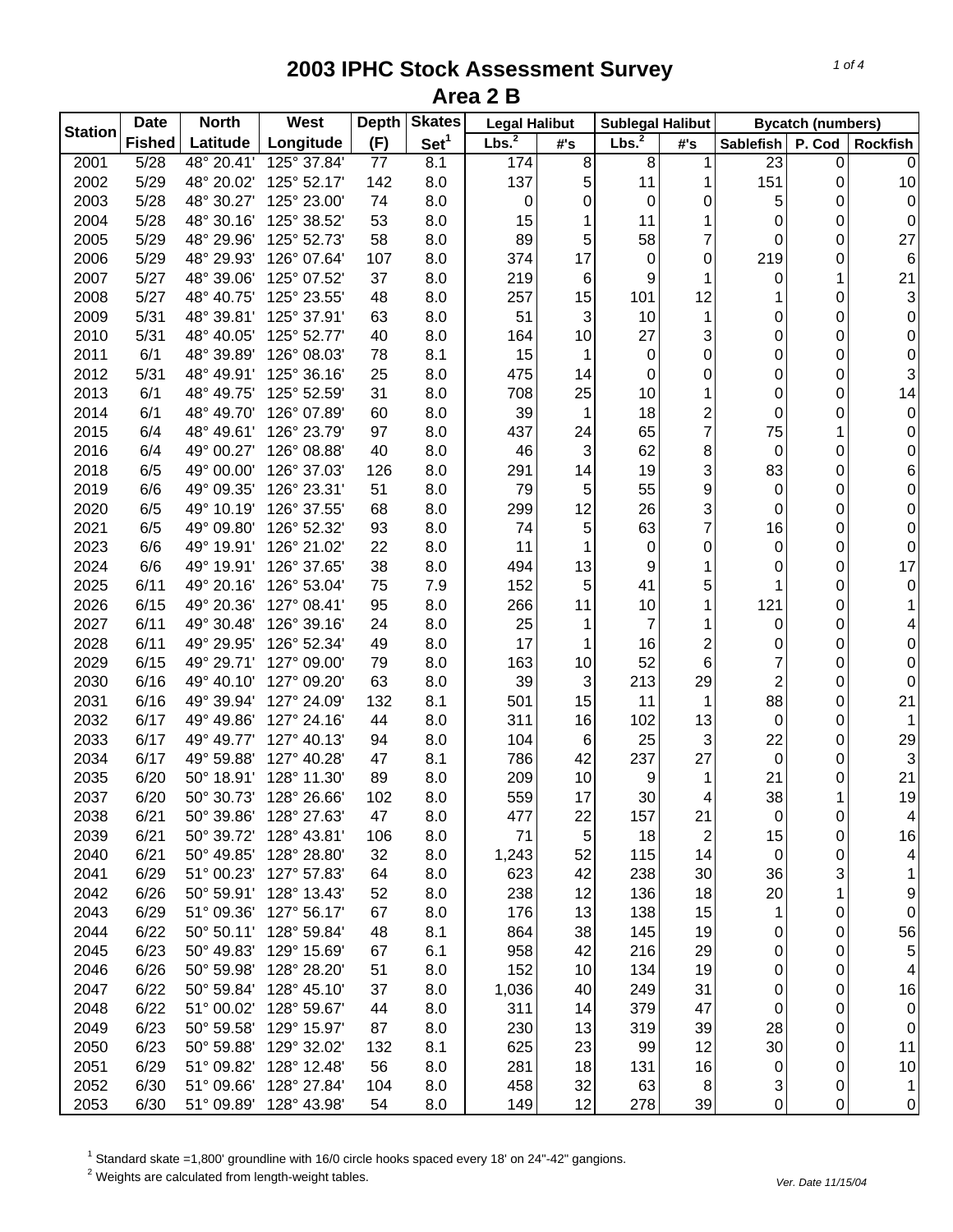| <b>Station</b> | <b>Date</b>      | <b>North</b> | <b>West</b> | <b>Depth</b> | <b>Skates</b>    | <b>Legal Halibut</b> |                 | <b>Sublegal Halibut</b> |                | <b>Bycatch (numbers)</b> |                         |                         |
|----------------|------------------|--------------|-------------|--------------|------------------|----------------------|-----------------|-------------------------|----------------|--------------------------|-------------------------|-------------------------|
|                | <b>Fished</b>    | Latitude     | Longitude   | (F)          | Set <sup>1</sup> | Lbs. <sup>2</sup>    | #'s             | Lbs. <sup>2</sup>       | #'s            | Sablefish                | P. Cod                  | <b>Rockfish</b>         |
| 2054           | $\overline{7/2}$ | 51° 09.82'   | 128° 59.77' | 72           | 8.0              | 674                  | 39              | 326                     | 40             | 1                        |                         | 0                       |
| 2055           | 6/24             | 51° 10.20'   | 129° 16.49' | 149          | 8.1              | 1,720                | 56              | 76                      | 8              | 121                      | 0                       | 29                      |
| 2056           | 6/24             | 51° 10.14'   | 129° 31.55' | 154          | 8.0              | 286                  | 11              | 62                      | 7              | 124                      | 0                       | 0                       |
| 2057           | 7/8              | 51° 20.00'   | 127° 54.81' | 67           | 8.0              | 894                  | 43              | 242                     | 30             | 1                        | $\overline{c}$          | 5                       |
| 2058           | 7/8              | 51° 19.58'   | 128° 11.06' | 41           | 8.0              | 339                  | 15              | 174                     | 23             | 0                        | $\mathbf 0$             | 0                       |
| 2059           | 7/9              | 51° 19.89'   | 128° 26.37' | 79           | 8.0              | 205                  | 9               | 21                      | 3              | 3                        | 0                       | 4                       |
| 2060           | 6/30             | 51° 19.71'   | 128° 43.46' | 111          | 8.0              | 1,228                | 50              | 59                      | 7              | 90                       | 0                       | $\overline{\mathbf{c}}$ |
| 2061           | 7/2              | 51° 19.81'   | 128° 58.73' | 134          | 8.0              | 412                  | 19              | 69                      | 8              | 78                       | 0                       | 20                      |
| 2062           | 7/2              | 51° 20.02'   | 129° 15.20' | 124          | 8.0              | 110                  | 8               | 75                      | 8              | 29                       | 0                       | 3                       |
| 2063           | 6/24             | 51° 20.14'   | 129° 30.94' | 109          | 8.0              | 1,209                | 55              | 134                     | 14             | 32                       | 0                       | 20                      |
| 2064           | 6/25             | 51° 19.84'   | 129° 46.72' | 131          | 8.0              | 283                  | 15              | 72                      | 8              | 65                       | 0                       | $\overline{7}$          |
| 2065           | 7/8              | 51° 29.89'   | 128° 10.98' | 47           | 8.0              | 1,131                | 40              | 181                     | 23             | 0                        | 0                       | 14                      |
| 2066           | 7/9              | 51° 29.78'   | 128° 27.66' | 103          | 8.0              | 21                   | 1               | 0                       | $\pmb{0}$      | 5                        | 0                       | 3                       |
| 2067           | 7/1              | 51° 30.31'   | 128° 43.11' | 43           | 8.1              | 55                   | $\mathfrak{S}$  | 62                      | 7              | 0                        | 0                       | $\pmb{0}$               |
| 2068           | 7/1              | 51° 30.01'   | 128° 59.19' | 24           | 8.0              | 199                  | 10              | 22                      | 3              | 0                        | 0                       | $\overline{\mathbf{c}}$ |
| 2069           | 7/3              | 51° 30.05'   | 129° 15.22' | 28           | 8.0              | 153                  | 2               | 8                       | 1              | 0                        | 0                       | 1                       |
| 2070           | 7/3              | 51° 29.67'   | 129° 29.75' | 54           | 8.0              | 2,142                | 113             | 674                     | 78             | 0                        | 0                       | 73                      |
| 2071           | 6/25             | 51° 29.80'   | 129° 47.40' | 93           | 8.0              | 951                  | 43              | 189                     | 22             | 49                       | 0                       | 72                      |
| 2072           | 6/25             | 51° 30.13'   | 130° 01.82' | 188          | 8.1              | 375                  | 16              | 25                      | 3              | 105                      | 0                       | 62                      |
| 2073           | 7/10             | 51° 40.77'   | 128° 25.55' | 78           | 8.0              | 103                  | 6               | 16                      | $\overline{c}$ | 3                        | 0                       | 0                       |
| 2074           | 7/1              | 51° 39.95'   | 128° 58.83' | 28           | 8.0              | 195                  | 13              | 95                      | 11             | 0                        | 0                       | 0                       |
| 2075           | 7/3              | 51° 39.90'   | 129° 15.53' | 31           | 8.0              | 261                  | 17              | 77                      | 9              | 0                        | 0                       | 0                       |
| 2076           | 7/4              | 51° 39.98'   | 129° 30.97' | 54           | 8.0              | 214                  | 15              | 352                     | 45             | 0                        | 0                       | 1                       |
| 2077           | 7/4              | 51° 40.06'   | 129° 47.12' | 142          | 8.0              | 706                  | 23              | 67                      | $\,8\,$        | 69                       | 0                       | 19                      |
| 2078           | 7/10             | 51° 50.22'   | 128° 26.16' | 89           | 8.1              | 283                  | 17              | 154                     | 18             | 12                       | 0                       | $\boldsymbol{0}$        |
| 2079           | 7/10             | 51° 50.08'   | 128° 41.73' | 62           | 8.0              | 392                  | 30              | 715                     | 90             | 0                        | 0                       | 0                       |
| 2080           | 7/5              | 51° 49.69'   | 128° 58.01' | 44           | 8.1              | 353                  | 21              | 75                      | 9              | 0                        | 0                       | 45                      |
| 2081           | 7/5              | 51° 50.16'   | 129° 14.71' | 68           | 8.0              | 386                  | 24              | 102                     | 12             | 0                        | 0                       | $\boldsymbol{0}$        |
| 2082           | 7/4              | 51° 49.94'   | 129° 32.04' | 141          | 8.0              | 489                  | 22              | 0                       | $\mathbf 0$    | 43                       | 0                       | 14                      |
| 2083           | 7/11             | 52° 00.38'   | 128° 40.80' | 88           | 8.0              | 526                  | 28              | 178                     | 23             | 5                        | 0                       | 16                      |
| 2084           | 7/11             | 51° 59.51'   | 128° 57.83' | 72           | 8.0              | 798                  | 48              | 223                     | 28             | 1                        | 0                       | 3                       |
| 2085           | 7/5              | 51° 59.90'   | 129° 13.90' | 97           | 8.1              | 18                   | 1               | 30                      | 4              | 3                        | 0                       | 1                       |
| 2086           | 7/11             | 52° 09.82'   | 128° 40.70' | 118          | 8.0              | 608                  | 19              | 8                       | 1              | 7                        | 0                       | 9                       |
| 2087           | 7/5              | 51° 39.93'   | 130° 03.01' | 190          | 8.0              | 85                   | 5               | 20                      | $\overline{c}$ | 101                      | 0                       | 29                      |
| 2088           | 7/6              | 51° 39.95'   | 130° 19.00' | 141          | 8.0              | 64                   | $\mathbf{3}$    | 39                      | 4              | 72                       | 0                       | 61                      |
| 2089           | 7/5              | 51° 49.95'   | 129° 47.00' | 142          | 8.1              | 546                  | 20              | 62                      | $\overline{7}$ | 38                       | 0                       | $\, 8$                  |
| 2090           | 7/5              | 51° 49.97'   | 130° 03.00' | 99           | 8.0              | 2,553                | 92              | 142                     | 16             | 31                       | $\overline{\mathbf{c}}$ | 60                      |
| 2091           | 7/6              | 51° 50.00'   | 130° 19.00' | 117          | 8.0              | 1,903                | 96              | 548                     | 64             | 15                       | $\overline{\mathbf{c}}$ | 46                      |
| 2092           | 7/6              | 51° 50.03'   | 130° 35.00' | 163          | 8.0              | 1,513                | 70              | 316                     | 36             | 10                       | 0                       | 18                      |
| 2093           | 7/7              | 51° 50.08'   | 130° 52.02' | 101          | 8.0              | 2,364                | 57              | 102                     | 11             | 4                        | 0                       | 244                     |
| 2094           | 8/9              | 51° 59.86'   | 129° 30.00' | 111          | 8.0              | 680                  | 31              | 131                     | 15             | 55                       | 1                       | 35                      |
| 2095           | 8/8              | 51° 59.98'   | 129° 47.00' | 62           | 8.0              | 1,862                | 67              | 480                     | 60             | $\mathbf 0$              | 0                       | 42                      |
| 2096           | 8/8              | 52° 00.11'   | 130° 03.00' | 75           | 8.0              | 1,198                | 69              | 725                     | 86             | 0                        | 0                       | 0                       |
| 2097           | 7/8              | 52° 00.12'   | 130° 19.00' | 193          | 8.0              | 0                    | $\mathbf 0$     | 0                       | 0              | 121                      | 0                       | 4                       |
| 2098           | 7/7              | 52° 00.05'   | 130° 35.00' | 137          | 8.0              | 1,742                | 56              | 168                     | 20             | 25                       | 3                       | 5                       |
| 2099           | 7/7              | 51° 59.86'   | 130° 52.00' | 102          | 8.0              | 816                  | 36              | 233                     | 27             | 0                        | 1                       | 9                       |
| 2100           | 8/11             | 52° 10.04'   | 128° 57.00' | 85           | 8.0              | 1,916                | 83              | 190                     | 21             | 3                        | 0                       | 70                      |
| 2101           | 8/11             | 52° 10.04'   | 129° 14.00' | 92           | 8.0              | 51                   | $\vert 4 \vert$ | 7                       | 1              | 6                        | 0                       | $\pmb{0}$               |
| 2102           | 8/9              | 52° 09.95'   | 129° 30.00' | 113          | 8.0              | 265                  | 15              | 66                      | $\overline{7}$ | 40                       | 0                       | 3                       |
| 2103           | 8/9              | 52° 10.04'   | 129° 46.00' | 109          | $7.9$            | 1,120                | 45              | 146                     | 18             | 5                        | 0                       | $\overline{2}$          |

<sup>1</sup> Standard skate =1,800' groundline with 16/0 circle hooks spaced every 18' on 24"-42" gangions.<br><sup>2</sup> Weights are calculated from length-weight tables.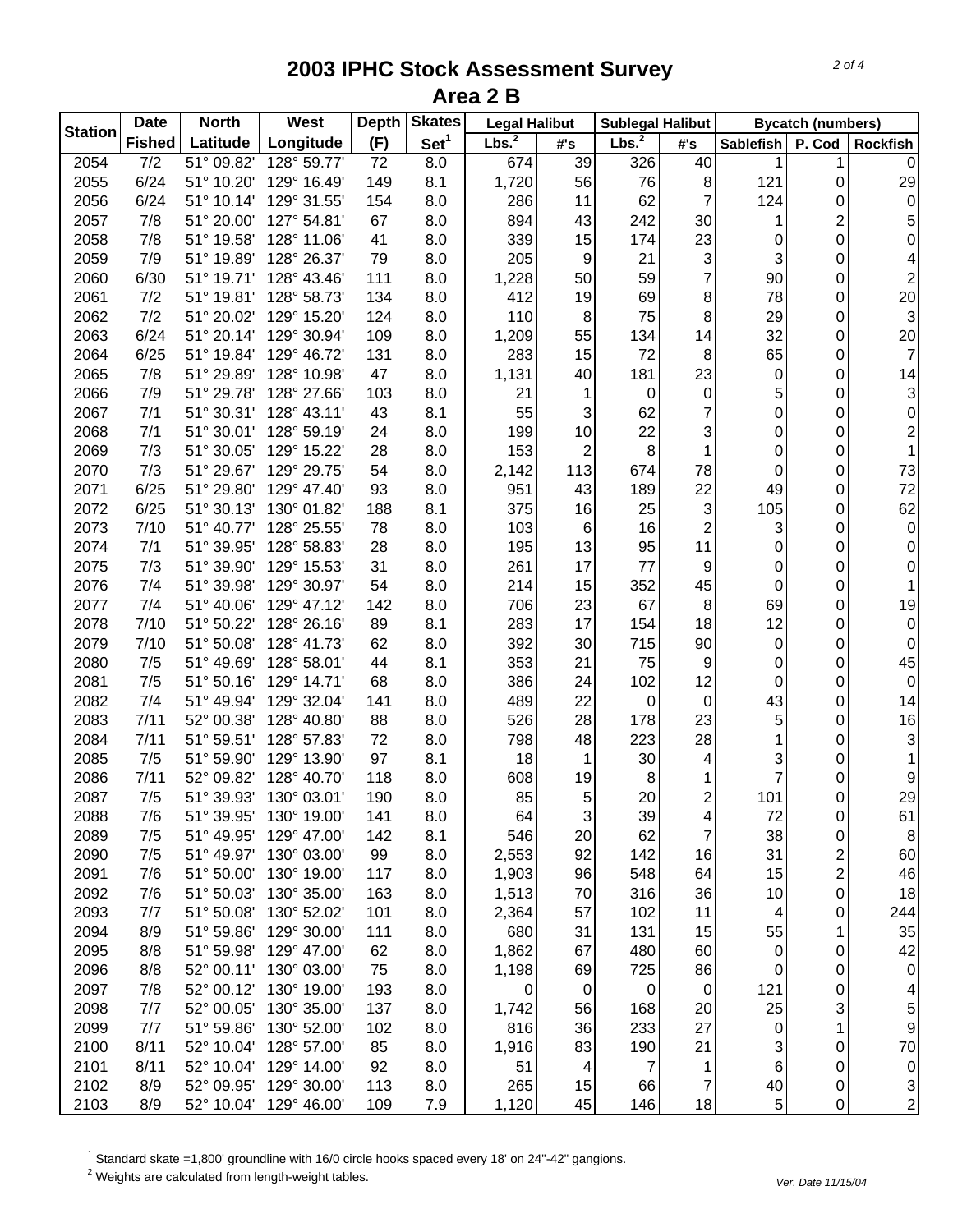| <b>Station</b> | <b>Date</b>   | <b>North</b> | West                   | <b>Skates</b><br><b>Depth</b> |                  | <b>Legal Halibut</b> |                | <b>Sublegal Halibut</b> |                  | <b>Bycatch (numbers)</b> |                         |                         |
|----------------|---------------|--------------|------------------------|-------------------------------|------------------|----------------------|----------------|-------------------------|------------------|--------------------------|-------------------------|-------------------------|
|                | <b>Fished</b> | Latitude     | Longitude              | (F)                           | Set <sup>1</sup> | Lbs. <sup>2</sup>    | #'s            | Lbs. <sup>2</sup>       | #'s              | Sablefish                | P. Cod                  | <b>Rockfish</b>         |
| 2104           | 8/8           | 52° 10.11'   | 130° 03.00'            | 87                            | 8.0              | 463                  | 31             | 324                     | 39               | $\overline{c}$           | 2                       | $\mathbf 0$             |
| 2105           | 7/8           | 52° 10.16'   | 130° 19.00'            | 216                           | 8.0              | 38                   | 1              | $\mathbf 0$             | $\mathbf 0$      | 176                      | 0                       | 19                      |
| 2106           | 7/8           | 52° 10.03'   | 130° 35.00'            | 105                           | 8.0              | 915                  | 41             | 126                     | 15               | 14                       | 4                       | 22                      |
| 2107           | 7/10          | 52° 09.84'   | 130° 52.00'            | 121                           | 8.0              | 406                  | 22             | 91                      | 10               | 14                       | 0                       | 8                       |
| 2108           | 8/11          | 52° 19.90'   | 129° 13.00'            | 80                            | 8.0              | 483                  | 25             | 103                     | 12               | 1                        | 0                       | 31                      |
| 2109           | 8/10          | 52° 19.89'   | 129° 30.00'            | 94                            | 8.0              | 486                  | 16             | 53                      | 7                | 5                        | 0                       | 34                      |
| 2110           | 8/10          | 52° 20.05'   | 129° 46.00'            | 113                           | 7.9              | 787                  | 38             | 67                      | 8                | 0                        | 0                       | 228                     |
| 2111           | 8/7           | 52° 19.98'   | 130° 03.00'            | 127                           | 8.0              | 929                  | 38             | 61                      | $\overline{7}$   | $\overline{7}$           | 1                       | 34                      |
| 2112           | 8/7           | 52° 20.03'   | 130° 19.00'            | 191                           | 8.0              | 530                  | 13             | 13                      | 2                | 90                       | 0                       | 15                      |
| 2113           | 7/10          | 52° 19.97'   | 130° 35.00'            | 91                            | 8.0              | 1,500                | 54             | 85                      | 10               | 6                        | 3                       | 6                       |
| 2114           | 7/10          | 52° 19.98'   | 130° 52.00'            | 79                            | 8.0              | 542                  | 40             | 289                     | 33               | $\overline{c}$           | 0                       | 0                       |
| 2115           | 8/10          | 52° 30.10'   | 129° 32.00'            | 48                            | 8.0              | 615                  | 22             | 71                      | 9                | 0                        | 0                       | 24                      |
| 2116           | 7/17          | 52° 29.94'   | 129° 46.00'            | 99                            | 8.0              | 2,839                | 97             | 61                      | 7                | $\overline{7}$           | 7                       | 47                      |
| 2117           | 7/17          | 52° 30.08'   | 130° 02.00'            | 146                           | 8.0              | 635                  | 22             | 16                      | $\overline{c}$   | 19                       | 0                       | $10$                    |
| 2118           | 8/7           | 52° 30.09'   | 130° 19.00'            | 136                           | 8.0              | 447                  | 15             | 25                      | 3                | 37                       | 2                       | 8                       |
| 2119           | 7/15          | 52° 29.88'   | 130° 35.00'            | 65                            | 8.0              | 1,320                | 51             | 272                     | 31               | $\mathbf 0$              | 0                       | 62                      |
| 2120           | 7/15          | 52° 29.88'   | 130° 52.00'            | 58                            | 8.0              | 625                  | 28             | 238                     | 29               | 0                        | 0                       | 5                       |
| 2121           | 7/17          | 52° 40.01'   | 129° 46.00'            | 107                           | 8.0              | 732                  | 20             | $\mathbf 0$             | $\pmb{0}$        | 6                        | 0                       | 29                      |
| 2122           | 7/16          | 52° 40.08'   | 130° 02.00'            | 144                           | 8.0              | 502                  | 13             | 15                      | $\overline{c}$   | 56                       | 0                       | 19                      |
| 2123           | 7/16          | 52° 39.97'   | 130° 19.00'            | 121                           | 8.0              | 119                  | $\,6\,$        | $\boldsymbol{9}$        | 1                | 23                       | 1                       | $10$                    |
| 2124           | 7/15          | 52° 39.89'   | 130° 35.00'            | 82                            | 8.0              | 1,517                | 70             | 116                     | 13               | 1                        | 1                       | 18                      |
| 2125           | 7/18          | 52° 50.03'   | 130° 02.00'            | 141                           | 8.0              | 111                  | 4              | $\boldsymbol{9}$        | 1                | 62                       | 0                       | 53                      |
| 2126           | 7/16          | 52° 49.98'   | 130° 19.00'            | 114                           | 8.0              | 111                  | 4              | $\mathbf 0$             | 0                | 25                       | 0                       | 14                      |
| 2127           | 7/18          | 52° 59.93'   | 129° 45.00'            | 98                            | 8.0              | 372                  | 13             | 61                      | 7                | 16                       | 1                       | 60                      |
| 2128           | 7/18          | 52° 59.95'   | 130° 02.00'            | 105                           | 8.0              | 828                  | 26             | $\mathbf 0$             | $\mathbf 0$      | $\overline{7}$           | 0                       | 60                      |
| 2129           | 7/9           | 52° 30.07'   | 131° 08.01'            | 55                            | 8.0              | 1,998                | 98             | 310                     | 42               | 0                        | 0                       | 40                      |
| 2130           | 7/9           | 52° 30.02'   | 131° 25.00'            | 83                            | 8.0              | 1,077                | 39             | 70                      | 8                | 1                        | 0                       | 13                      |
| 2131           | 7/14          | 52° 40.00'   | 130° 52.00'            | 50                            | 8.0              | 536                  | 33             | 562                     | 68               | 0                        | 0                       | $\boldsymbol{0}$        |
| 2132           | 7/9           | 52° 40.07'   | 131° 08.00'            | 39                            | 8.0              | 474                  | 20             | 141                     | 18               | 0                        | 0                       | $\overline{\mathbf{c}}$ |
| 2133           | 7/14          | 52° 49.66'   | 130° 35.02'            | 63                            | 8.0              | 501                  | 33             | 203                     | 23               | 0                        | 0                       | 21                      |
| 2134           | 7/14          | 52° 49.80'   | 130° 52.05'            | 27                            | 8.0              | 349                  | 14             | 15                      | 3                | $\mathbf 0$              | 0                       | 0                       |
| 2135           | 7/13          | 52° 59.96'   | 130° 18.01'            | 113                           | 8.0              | 421                  | 15             | $\mathbf 0$             | $\mathbf 0$      | 23                       | 0                       | 66                      |
| 2136           | 7/13          | 52° 59.94'   | 130° 35.00'            | 49                            | 8.0              | 276                  | 19             | 218                     | 30               | $\mathbf 0$              |                         | $\pmb{0}$               |
| 2137           | 7/13          | 53° 09.86'   | 130° 18.00'            | 89                            | 8.0              | 671                  | 24             | 79                      | 9                | 0                        | 2                       | 22                      |
| 2138           | 8/2           | 53° 09.96'   | 130° 35.00'            | 103                           | 8.0              | 0                    | 0              | $\mathbf 0$             | 0                | 14                       | 0                       | 17                      |
| 2139           | 8/1           | 53° 09.97'   | 130° 52.00'            | 56                            | 8.0              | 384                  | 17             | 55                      | 8                | 0                        | 3                       | $\pmb{0}$               |
| 2140           | 8/2           | 53° 20.00'   | 130° 18.00'            | 58                            | 8.0              | 1,135                | 51             | 229                     | 27               | 0                        | 1                       | 5                       |
| 2141           | 8/2           | 53° 19.95'   | 130° 35.00'            | 48                            | 8.0              | 580                  | 41             | 518                     | 60               | 0                        | 0                       | 22                      |
| 2142           | 8/1           | 53° 19.92'   | 130° 52.00'            | 76                            | 8.0              | 356                  | 16             | 19                      | $\sqrt{2}$       | 3                        | $\overline{\mathbf{c}}$ | $\boldsymbol{9}$        |
| 2143           | 7/22          | 53° 19.91'   | 132° 49.00'            |                               |                  |                      |                | 538                     | 65               | $\boldsymbol{0}$         | $\pmb{0}$               | 29                      |
| 2144           | 7/22          | 53° 19.95'   | 133° 06.00'            | 78<br>140                     | 8.0              | 1,613<br>340         | 68<br>12       | 10                      | 1                | 50                       | $\pmb{0}$               | 49                      |
|                | 8/1           |              | 130° 52.00'            | 52                            | 8.0              |                      |                |                         |                  |                          |                         | $\overline{0}$          |
| 2145           |               | 53° 29.96'   |                        |                               | 8.0              | 168                  | 11             | 218                     | 29               | 0                        | 0                       |                         |
| 2146           | 7/22          | 53° 30.05'   | 133° 06.00'            | 204                           | 8.0              | 321                  | 13             | 53                      | 6                | 93                       | 0                       | 154                     |
| 2147           | 7/31          | 53° 39.89'   | 130° 35.00'            | 18                            | 8.0              | 314                  | 19             | 231                     | 34               | 0                        | 0                       | $\pmb{0}$               |
| 2148           | 7/31          | 53° 39.84'   | 130° 51.98'            | 27                            | 8.0              | 535                  | 29             | 260                     | 34               | 0                        | 0                       | 0                       |
| 2149           | 7/23          | 53° 39.95'   | 133° 07.01'            | 79                            | 8.0              | 1,162                | 54             | 738                     | 88               | 0                        | 0                       | 37                      |
| 2150           | 7/31          | 53° 49.89'   | 130° 52.00'            | 50                            | 8.0              | 142                  | 10             | 173                     | 22               | 18                       | 2                       | $\mathbf{2}$            |
| 2151           | 7/23          | 53° 59.75'   | 133° 25.00'            | 42                            | 8.0              | 3,294                | 88             | 75                      | $\boldsymbol{9}$ | 0                        | 0                       | 60                      |
| 2152           | 7/30          | 54° 10.01'   | 130° 35.00'            | 56                            | 8.0              | 286                  | 15             | 97                      | 11               | 36                       | 0                       | $\mathbf{2}$            |
| 2153           | 7/27          |              | 54° 10.04' 132° 00.00' | 36                            | 8.0              | 84                   | $\overline{7}$ | 881                     | 111              | $\boldsymbol{0}$         | $\pmb{0}$               | $\overline{0}$          |

<sup>1</sup> Standard skate =1,800' groundline with 16/0 circle hooks spaced every 18' on 24"-42" gangions.<br><sup>2</sup> Weights are calculated from length-weight tables.